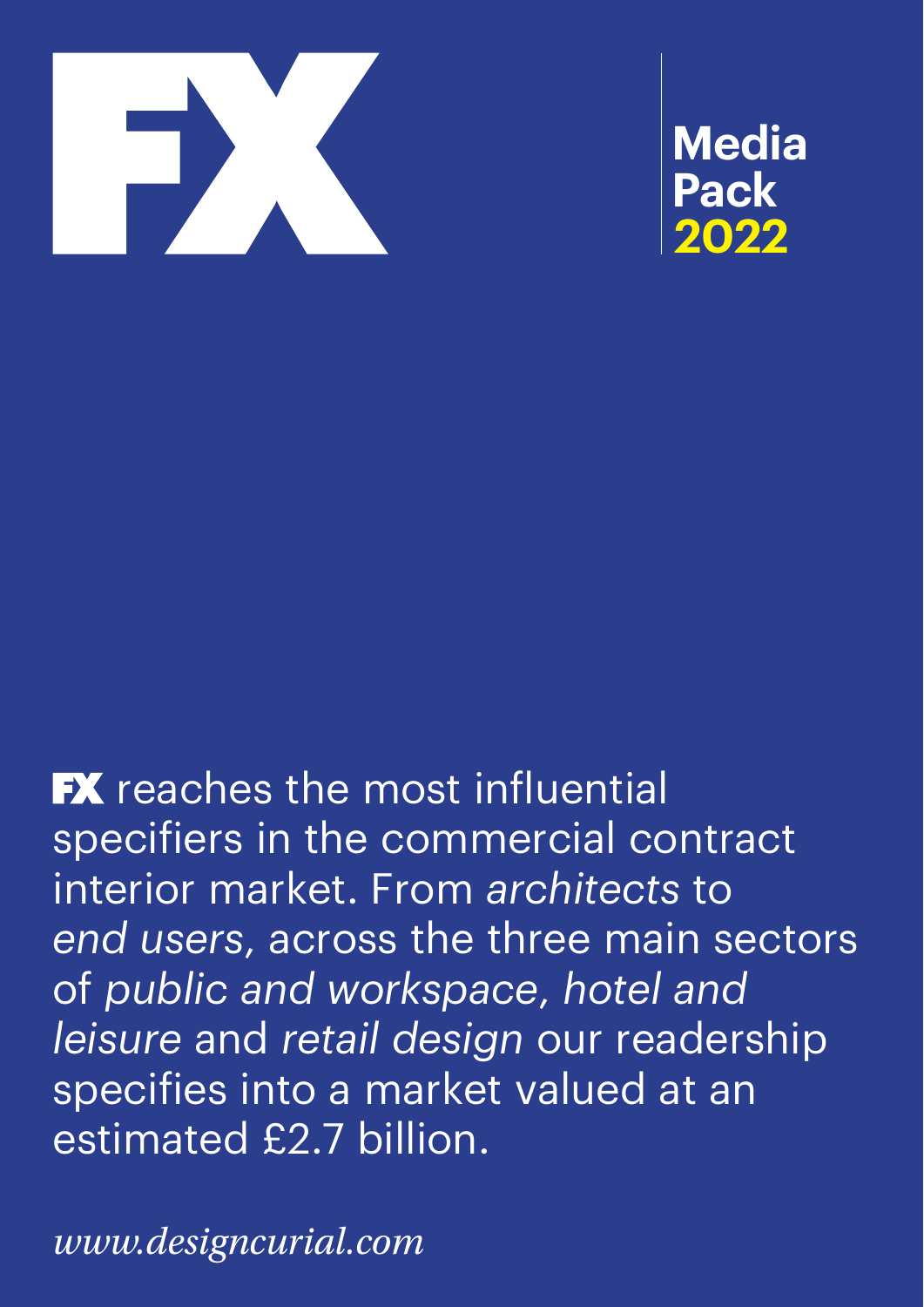# **CIRCULATION**

# **FX Media Pack 2022**

## **FX CIRCULATION BY JOB CATEGORY, 2020**

| <b>Job Function</b>      | <b>Number</b> | Total % |
|--------------------------|---------------|---------|
| <b>Architect</b>         | 6.527         | 62%     |
| <b>Interior Designer</b> | 1.719         | 16%     |
| <b>Design Consultant</b> | 1.104         | 11%     |
| <b>Facility Manager</b>  | 741           | 7.1%    |
| Other                    | 414           | 3.9%    |
| <b>Total Circulation</b> | 10,505        | 100%    |















# **KEY RECIPIENTS**

Reaching a blue-chip client base, the table below gives a snapshot of the FX readership by sector and job title:

#### **Architect & Design Practices**

*(Job title)* HOK *(Architect)* Gensler *(Associate)* TP Bennett *(Architect)* BDP *(Partner)* Fosters *(Managing Director)*

### **Retail Outlets** *(Job title)*

John Lewis *(Retail Designer - Concepts)* Debenhams *(VisualMerchandiser)* Selfridges *(CAD Manager)* Marks and Spencer *(Visual Merchandiser)* Rogers *(Director)*

### **Hotel Groups** *(Job title)*

Ritz Carlton *(Deputy Chairman)* Hilton *(General Manager)* Marriot *(Senior Vice President)* Accor *(Managing Director)* Radisson *(Managing Director)*

### **Top 5 Banks** *(Job title)*

Barclays *(Associate Director)* Lloyds TSB *(Group Chief Executive)* RBS *(Senior Director)* HSBC *(Designer)* Santander *(Director)*

### **Government Departments**

*(Job title)* Healthcare *(Trust Architect)* Education *(Architect)* Sports & Recreation *(Design Team Leader)*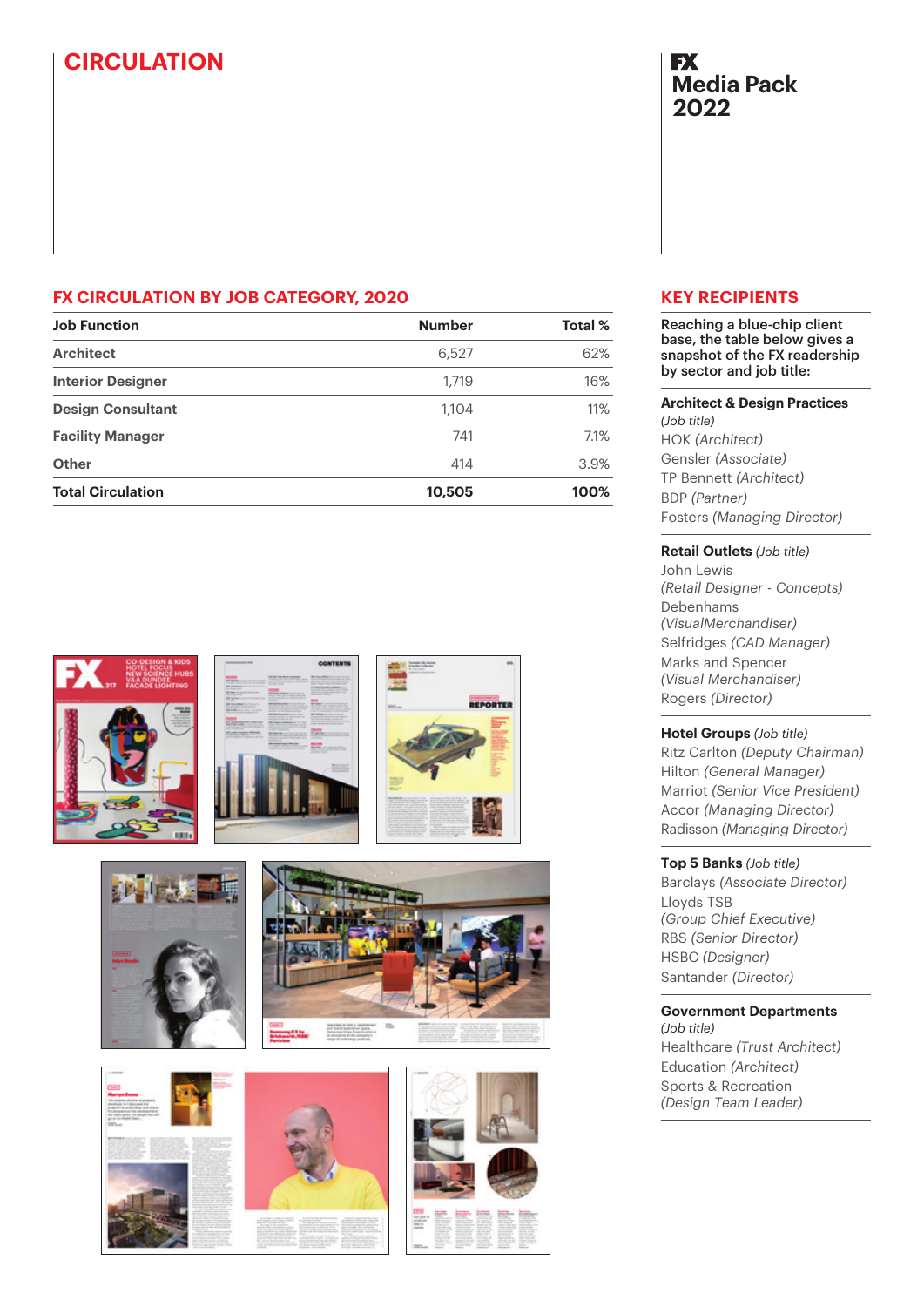# **RATES AND SPECIFICATIONS**

### **DISPLAY**

| <b>Type</b>                      | 1 month $(E)$ | 6(f)  |
|----------------------------------|---------------|-------|
| <b>DPS</b>                       | 4,882         | 3,811 |
| <b>Full Page</b>                 | 2,688         | 2.266 |
| <b>Half Page</b>                 | 1.617         | 1,359 |
| <b>Inside Front Cover</b>        | 3.038         | 2.482 |
| <b>Inside/Outside Back Cover</b> | 3.038         | 2.482 |

## **PRODUCT & CLASSIFIED**

The products editorials are a cost effective way to keep your brand in front of architects and designers specifying within commerical interiors. As a working title, product entries are used as a tool to source new and innovative products and will regularly be ripped out of the magazine for use in mood boards or placed in job bags for future projects. 1 image and 80-100 words plus company website.

| <b>Type</b>                                                   | 1 month $(E)$ | 6(f) |
|---------------------------------------------------------------|---------------|------|
| <b>Products</b>                                               | 300           | 250  |
| <b>Products Front Cover</b><br>(only 3 available every month) | 400           | 300  |
| <b>Classified Quarter Page</b>                                | 875           | 799  |







# **FX Media Pack 2022**

### **DISPLAY ADVERT SPECS**

#### **Double Page Spread**

Trim size: 460mm x 300mm Type area: 428mm x 265mm Bleed size: 470mm x 310mm –

For double page spreads a 3mm duplication either side of the spread is recommended

#### **Full Page**

Trim size: 230mm x 300mm Type area: 194mm x 265mm Bleed size: 240mm x 310mm

#### **Half Page (Horizontal)**

Trim size: 194mm x 125mm

#### **Half Page (Vertical)**

Trim size: 93mm x 265mm

#### **Quarter page**

Trim size: 93mm x 125mm

#### **Products**

1 image and 80-100 words plus your website

#### **Supplying copy**

All advertisements must be in the form of a PDF file, and be compliant to print standard PDFx1a: All fonts must be embedded, images must be supplied as CMYK 300dpi or higher, and all transparencies must be flattened. InDesign generated pdfs are preferable.

#### **Production controller**

Clare Ovenell

e: clare.ovenell@ns-mediagroup.com t: 020 8269 7753